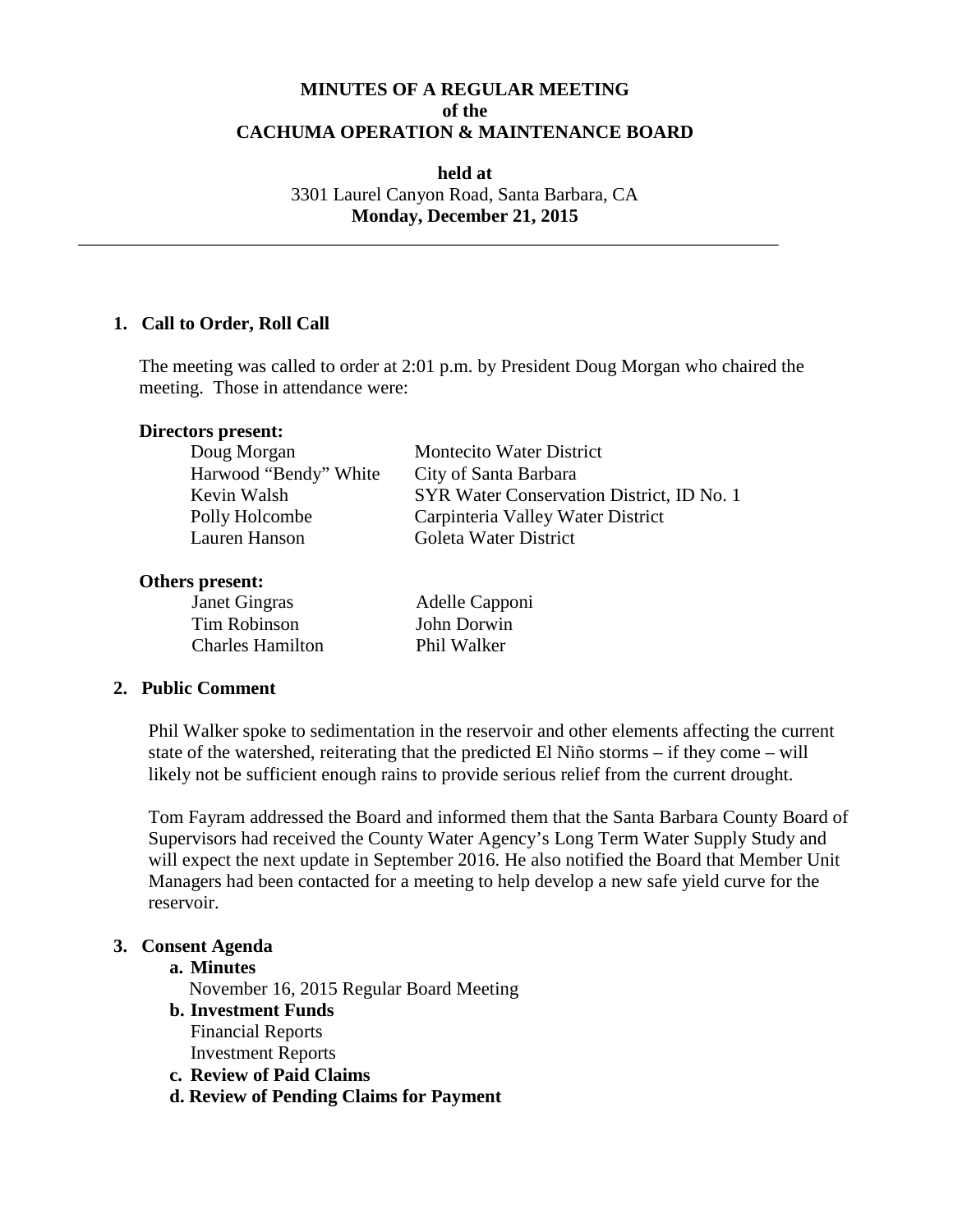Director Hanson moved to approve the Consent Agenda. Director Holcombe asked General Counsel, Mr. Bill Carter, about the scope of involvement of COMB's prior General Counsel on recent legal invoices, and whether or not that same level of involvement would continue into the future. Mr. Carter replied that previous COMB attorneys, Mr. Tony Trembley and Mr. Bill Hair, had been consulted regarding topics for which they have a base of historical knowledge. He added that, hopefully, he will not continue to re-encounter as many historical issues in the future. Seconded by Director White, the motion passed by unanimous roll call vote:

**Ayes:** White, Walsh, Holcombe, Hanson, Morgan **Nayes:** None **Absent/Abstain:** None

# **4. Verbal Reports from Board Committees**

- *Administrative Committee Meeting – December 11, 2015:* President Morgan highlighted each item on the referenced agenda, notifying the Board that two of the items are before the Board for information on today's agenda, that the Administrative Committee received a revised Draft Director Handbook for review, and that the Committee to did not have time sufficient to address the final item on the agenda: "Accounting for Project Costs."
- *Fisheries Committee Meeting December 11, 2015:* Director Holcombe thoroughly summarized the Fisheries Committee's discussion on each of the items on the agenda, providing the Board detailed information on the recent successful fish relocation operation at Hilton Creek and the overview of Fisheries project costs to date, which confirmed that no Fisheries projects implemented through COMB have exceeded \$1 Million Dollars in cost.
- *Operations Committee Meeting – December 15, 2015:* Director Walsh reviewed the items on the referenced agenda, informing the Board of the multiple opportunities that it may be prudent for the Board to consider taking advantage of now, with lake levels so low; the primary being a seismic study of the Tecolote Tunnel Intake Tower.

# **5. Governmental Accounting Standards Board (GASB) 68 Compliance**

Ms. Janet Gingras, Interim General Manager, informed the Board of the new compliance standard requiring agencies to reflect unfunded pension liability on the Balance Sheet, adding that it would be more comprehensively presented at the January 25, 2016 Board meeting, in conjunction with the Fiscal Year 2014-2015 Draft Financial Audit.

# **6. 1st Quarter Budget Assessments – Fiscal Year 2015-16**

Ms. Gingras outlined the Board memorandum explaining how the referenced assessments were calculated; there were no questions from the Board.

# **7. North Portal Slope Stabilization Project – Phase I**

In the absence of Operations Division Manager, Mr. Dave Stewart, Ms. Gingras explained the need for the project. Director Hanson asked several questions about the project and requested that Ms. Gingras obtain written notification from the Bureau that its implementation by COMB is acceptable. Director Walsh moved to approve the suggested budget adjustment and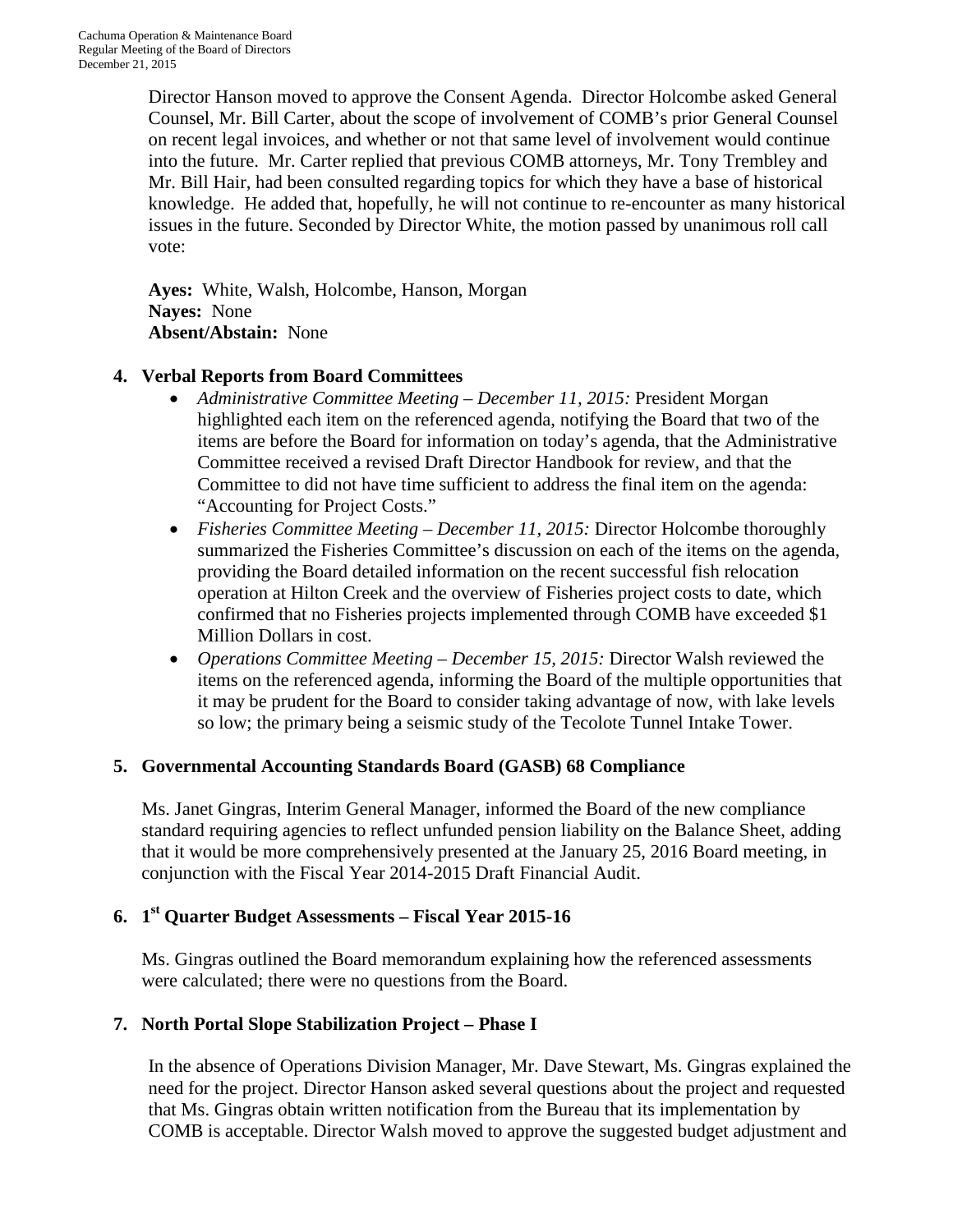to authorize Ms. Gingras to execute a contact with Granite Construction, as recommended by the Operations Committee. Director White expressed some concerns regarding the impromptu nature of the project; however, Director Walsh assuaged that apprehension by going into further detail about how thoroughly the project had been vetted by the Operations Committee. Seconded by Director Holcombe, the motion carried by unanimous roll call vote:

**Ayes:** White, Walsh, Holcombe, Hanson, Morgan **Nayes:** None **Absent/Abstain:** None

# **8. Interim General Manager's Report**

- *Board Administration*
- *Cachuma Member Unit Managers Meeting*
- *Financial*
- *Operations Division*
- *Fisheries Division*

Ms. Gingras highlighted topics within her report as incorporated in the board packet, providing updates on each of the associated current and ongoing deliverables, and offered to field any questions from the Board.

## **9. Operations Division Report**

- *Lake Cachuma Operations*
- *Operation and Maintenance Activities*

In the absence of Mr. Stewart, Ms. Gingras referred to his report as included in the board packet, summed up the month's tasks of the Operations Crew, and offered to field any questions from the Board.

# **10. Fisheries Division Report**

- *LSYR Steelhead Monitoring Elements*
- *Tributary Project Updates*
- *Surcharge Water Accounting*
- *Reporting/Outreach/Training*

Dr. Tim Robinson, Fisheries Division Manager, noted features as presented in his report in the board packet, providing extra detail to the Board on the Fisheries Division's recent relocation of steelhead in Hilton Creek, target flows, and meter calibration.

### **11. Progress Report on Lake Cachuma Oak Tree Program**

• *Maintenance and Monitoring*

Dr. Robinson gave a concise review of the status of the project, notifying the Board that the "planting team" is intermittently working with California Conservation Corps (CCC), and about 500 trees have been planted thus far this season, with the hopes of having 700 or 800 into the ground by the end of the planting season.